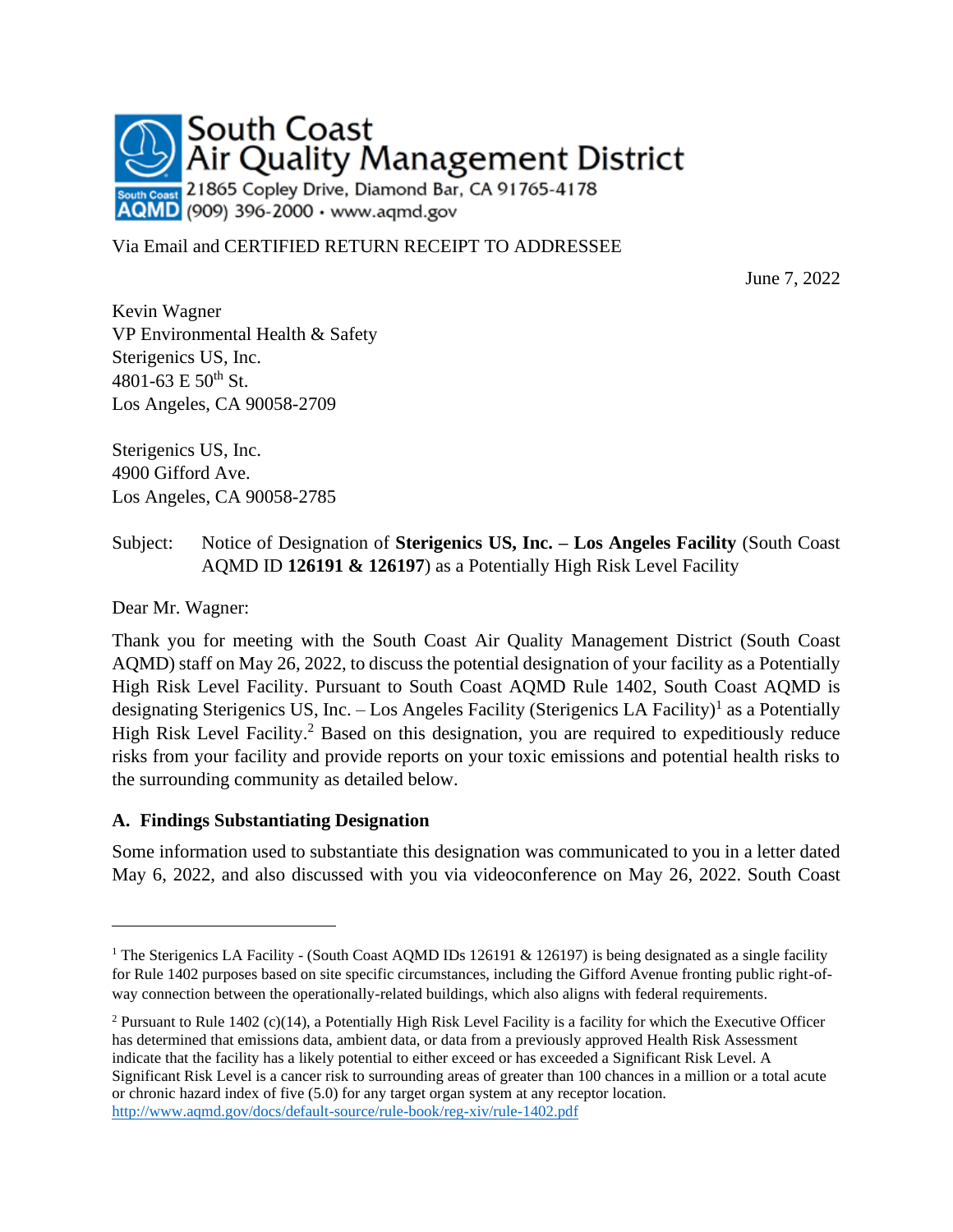AQMD has collected additional monitoring and other data beyond that communicated in our May 6, 2022 letter that further corroborates designation as a Potentially High Risk Level Facility.<sup>3</sup>

# **A.1 Ambient Air Quality and Sampling Data**

South Coast AQMD staff collected 24-hour air monitoring samples adjacent to and nearby the Sterigenics LA Facility beginning on April 22, 2022, and found high levels of ethylene oxide at these monitors. Figure 1 below shows the locations of the monitors positioned near and around the Sterigenics LA Facility and near residents. As seen in Table 1 and Figure 2, the levels that have been recorded near your facility are substantially higher than average background levels of 0.07 ppb (range of 0.01 to 0.17 ppb) from South Coast AQMD's downtown Los Angeles regional monitoring station. <sup>4</sup> Over many years, this level would present a cancer risk to off-site workers substantially higher than the Rule 1402 (c)(19) Significant Risk Level of 100 chances-in-one million. Lower monitored levels have been found at monitors located upwind and downwind and farther from your facility, indicating that Sterigenics LA Facility is likely the source of ethylene oxide found in these areas. No additional sources of ethylene oxide near the monitored areas have been identified.





<sup>&</sup>lt;sup>3</sup> See Air Monitoring Efforts section:

<http://www.aqmd.gov/home/news-events/community-investigations/sterigenics>

<sup>&</sup>lt;sup>4</sup> See the 2021 average ethylene oxide background concentration readings from the Los Angeles monitoring station: <https://www.epa.gov/outdoor-air-quality-data/monitor-values-report-hazardous-air-pollutants>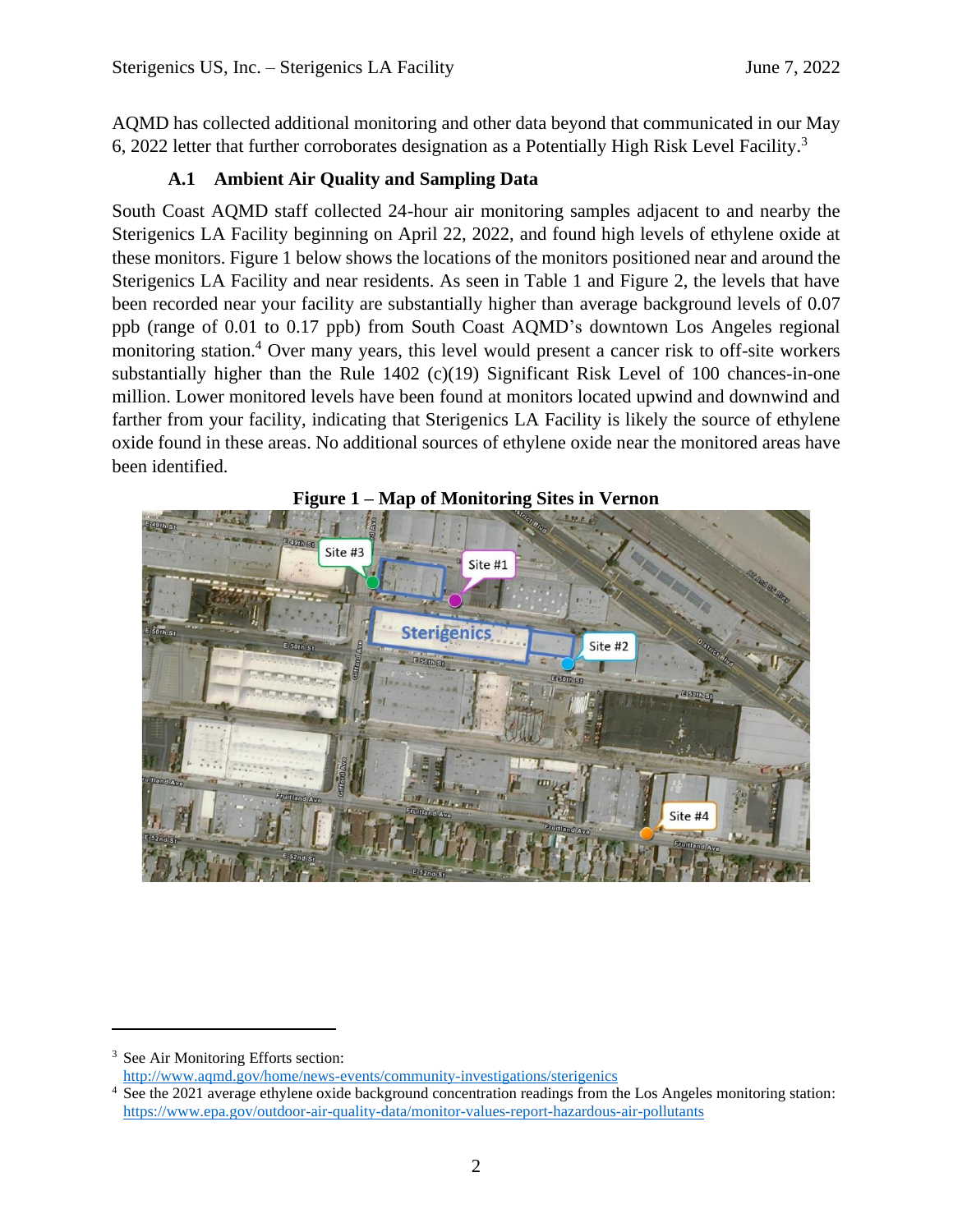

|  | Figure 2 – Ethylene Oxide Air Monitoring Results |  |
|--|--------------------------------------------------|--|
|  |                                                  |  |

| Sample Begin Time | Site #1<br>(49th St.) | Site #2<br>(50th St.)* | Site #3<br>(Gifford Ave.) | Site #4<br>(Fruitland Ave.) |
|-------------------|-----------------------|------------------------|---------------------------|-----------------------------|
| 04/22/2022 12:00  | 18                    | 0.3                    |                           |                             |
| 04/27/2022 00:00  | 103                   | 0.07                   |                           |                             |
| 04/28/2022 12:00  | 93.2                  | 0.6                    |                           |                             |
| 05/02/2022 00:00  | 41.4                  | 0.9                    |                           |                             |
| 05/05/2022 00:01  | 39.7                  | 0.6                    |                           |                             |
| 05/11/2022 00:01  | Invalid               |                        | Invalid                   | 0.2                         |
| 05/14/2022 00:00  | Invalid               |                        | 3.8                       | 0.2                         |
| 05/17/2022 00:00  | 12.3                  |                        | 6.0                       | 0.1                         |
| 05/19/2022 00:00  | 15.2                  |                        | 10.3                      | 0.1                         |
| 05/23/2022 00:00  | 10.6                  |                        | 4.1                       | 0.08                        |
| 05/25/2022 00:00  | 10.3                  |                        | 4.7                       | <b>ND</b>                   |
| 05/27/2022 00:00  | 14.3                  |                        | 3.7                       | 0.1                         |
| 05/29/2022 00:00  | 20.7                  |                        | 6.6                       | <b>ND</b>                   |

#### **Table 1**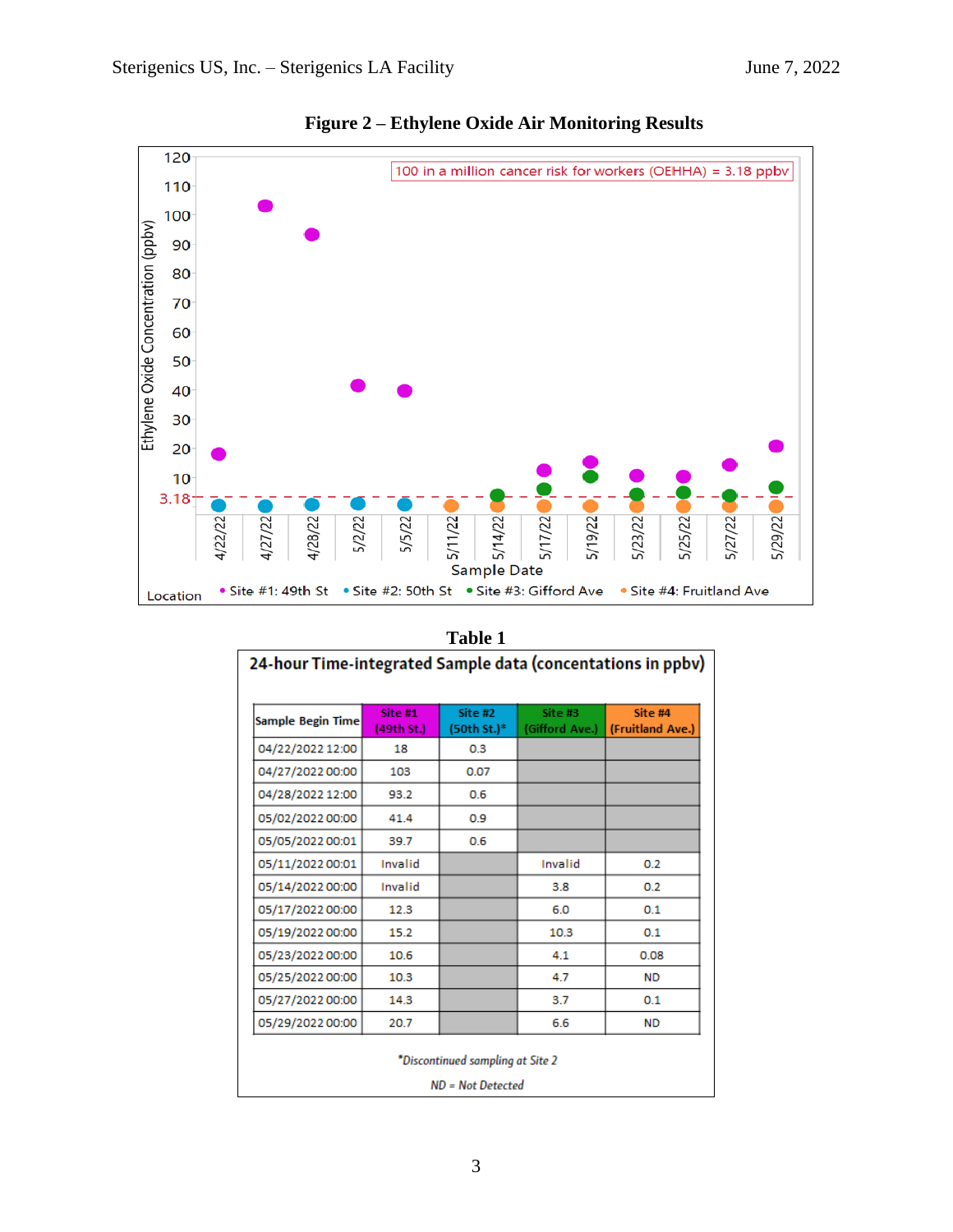#### **A.2 Findings From Facility Site Visits**

Based on numerous visits to your facility since March 2022, South Coast AQMD staff identified several sources of ethylene oxide emissions. Additionally, data provided by the facility of ethylene oxide concentrations from the facility's gas chromatographs located inside the buildings indicate that these sources are potentially contributing to elevated concentrations found in monitors offsite. Potential sources include:

- Direct emissions from sterilizing operations;
- Ventilation and air flow patterns indicating less than full capture within the controlled areas in the buildings;
- Cross drafts coming through open roll up doors that would allow for escape of ethylene oxide from the building; and
- Continued off-gassing from materials removed from the aeration rooms.

## **B. Rule 1402 Requirements for Potentially High Risk Level Facilities**

Sterigenics LA Facility is required to submit an Early Action Reduction Plan, an Air Toxics Inventory Report (ATIR), a Health Risk Assessment (HRA), and a Risk Reduction Plan no later than the timelines outlined below.

| <b>Deliverable</b>           | <b>Due Date</b> | <b>Due Date</b> | <b>Rule Reference</b> |
|------------------------------|-----------------|-----------------|-----------------------|
| Initial Information for ATIR | 30 days         | 07/07/2022      | $1402$ (d)(1)         |
| Early Action Reduction Plan  | 90 days         | 09/06/2022      | $1402$ (g)(2)         |
| <b>ATIR</b>                  | 150 days        | 11/04/2022      | $1402$ (d)(2)         |
| <b>HRA</b>                   | 180 days        | 12/06/2022      | $1402$ (g)(3)         |
| <b>Risk Reduction Plan</b>   | 180 days        | 12/06/2022      | 1402 (g)(4)           |

Further, Sterigenics LA Facility will be required to conduct public notification within 30 days after the HRA is approved and will need to implement the Risk Reduction Plan as quickly as feasible, but no later than two years after the Risk Reduction Plan is approved. Sterigenics LA Facility is strongly encouraged to aggressively reduce risks to off-site locations as quickly as possible and faster than the timeline provided above.

## **C. Guidelines for Preparing Rule 1402 Deliverables**

In accordance with the State of California's Air Toxics "Hot Spots" Information and Assessment Act (AB 2588) and Rule 1402, Sterigenics LA Facility is required to prepare a detailed ATIR for your facility based on your most current operating conditions and emission inventory for **calendar year 2021**.

Pursuant to Rule 1402 (d)(1), your facility is required to submit the **Initial Information** for an ATIR to South Coast AQMD within thirty (30) days of the date of this letter, on or before **July 7, 2022**. The Initial Information should include a list of device(s) or process(es) to be included in the detailed ATIR and their corresponding toxic pollutants and Reference Sources for each emission factor. This should include the emission sources discussed above as well as any other potential sources of emissions.

Pursuant to Rule 1402 (g)(2), your facility is required to submit an **Early Action Reduction Plan**  to South Coast AQMD within 90 days of the date of this letter, on or before **September 6, 2022**.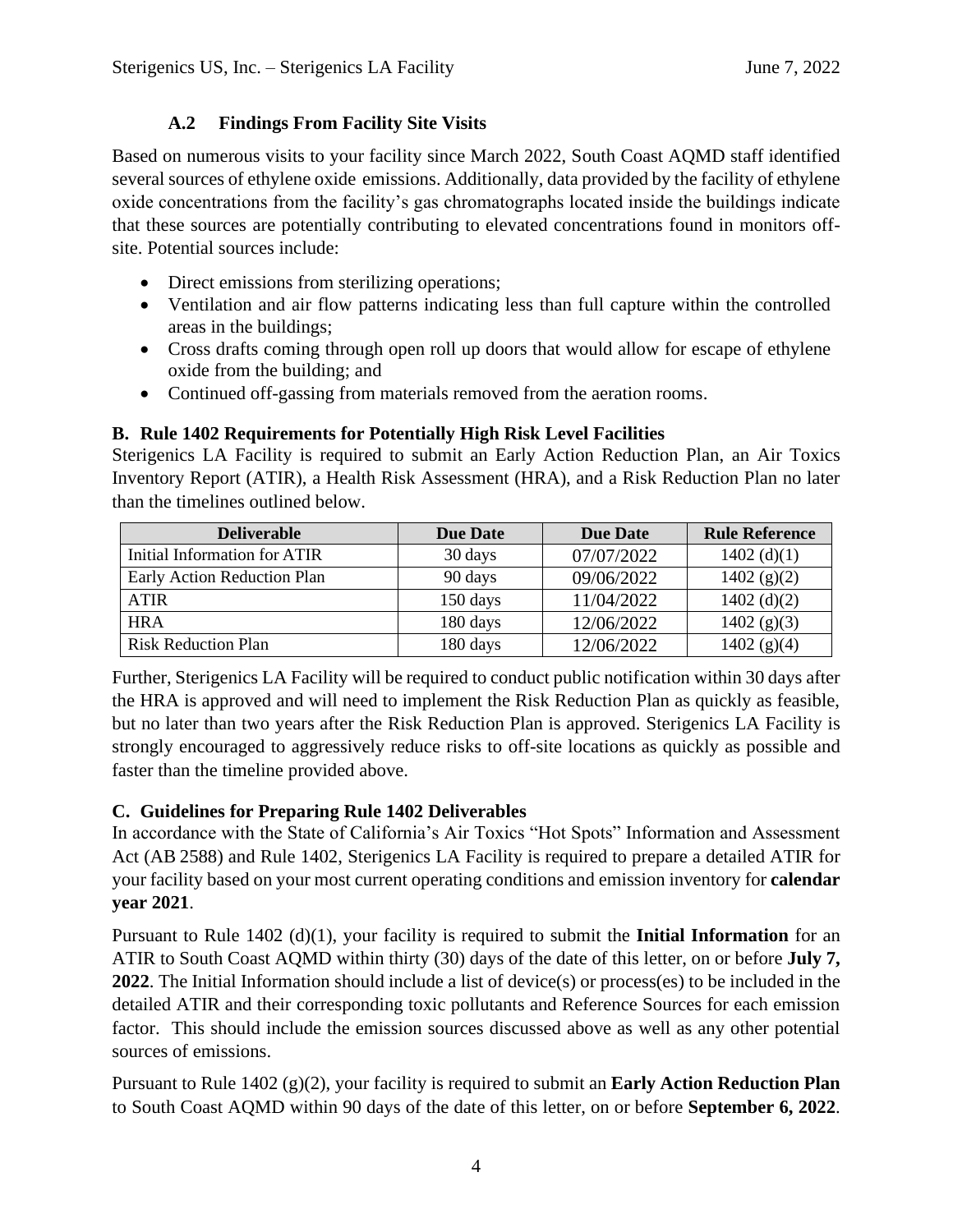The Early Action Reduction Plan should include a list of measures that can be implemented immediately or have recently been implemented to reduce the facility-wide health risk. The operator must identify risk reduction measure(s) that can be implemented that includes but are not limited to procedural changes, process changes, physical modifications, and curtailments.

Pursuant to Rule 1402 (d)(2), your facility is required to submit a **detailed ATIR** within 150 days of the date of this letter, on or before **November 4, 2022**. In your detailed ATIR, you must include all toxic air contaminant emissions from your facility that are listed in Appendix A of the *AB 2588 Air Toxics "Hot Spots" Emission Inventory Criteria and Guidelines Regulation (effective March 21, 2022)*. The ATIR must also be prepared in accordance with South Coast AQMD's *AB 2588 and Rule 1402 Supplemental Guidelines.*

[https://ww2.arb.ca.gov/our-work/programs/ab-2588-air-toxics-hot-spots/hot-spots-inventory](https://ww2.arb.ca.gov/our-work/programs/ab-2588-air-toxics-hot-spots/hot-spots-inventory-guidelines)[guidelines](https://ww2.arb.ca.gov/our-work/programs/ab-2588-air-toxics-hot-spots/hot-spots-inventory-guidelines)

[http://www.aqmd.gov/docs/default-source/planning/risk-assessment/ab-2588-supplemental](http://www.aqmd.gov/docs/default-source/planning/risk-assessment/ab-2588-supplemental-guidelines.pdf?sfvrsn=19)[guidelines.pdf](http://www.aqmd.gov/docs/default-source/planning/risk-assessment/ab-2588-supplemental-guidelines.pdf?sfvrsn=19)

Pursuant to Rule 1402 (g)(3), your facility is required to submit an HRA within 180 days of the date of this letter, on or before **December 6, 2022**. The HRA must be prepared in accordance with *The Air Toxics Hot Spots Program Risk Assessments Guidelines (February 2015)* developed by the State of California Office of Environmental Health Hazard Assessment (OEHHA). Please follow the detailed outline for the HRA report, which is contained in Appendix C of the South Coast AQMD's *AB 2588 and Rule 1402 Supplemental Guidelines* mentioned above.

[http://www.oehha.ca.gov/air/hot\\_spots/hotspots2015.html](http://www.oehha.ca.gov/air/hot_spots/hotspots2015.html)

Pursuant to Rule 1402 (g)(4), your facility is required to submit a **Risk Reduction Plan** to South Coast AQMD within 180 days of the date of this letter, on or before **December 6, 2022**. Guidance for preparing a Risk Reduction Plan can also be found in the South Coast AQMD *AB 2588 and Rule 1402 Supplemental Guidelines* mentioned above.

Please include a signed copy of the AB 2588 Air Toxics Document Certification & Application Form along with your submittals.

https://www.aqmd.gov/docs/default-source/aqmd-forms/AB2588/ab2588-certification-form.pdf

#### **D. Other Resources for Preparing Rule 1402 Deliverables**

The California Air Resources Board (CARB) has developed the "Hot Spots" Analysis and Reporting Program (HARP) which includes the emissions inventory and risk assessment procedures of the "Hot Spots" Program into a set of program modules. Your ATIR must include an electronic file in the HARP Emission Inventory Module (EIM) format. You may obtain a free copy of the HARP software from the following link:

<http://www.arb.ca.gov/toxics/harp/harp.htm>

You are required to prepare and submit your HRA using the latest version of the HARP software, which includes the U.S. EPA air quality dispersion model called AERMOD. AERMOD documentation is available at:

<https://www.epa.gov/scram/air-quality-dispersion-modeling-preferred-and-recommended-models>